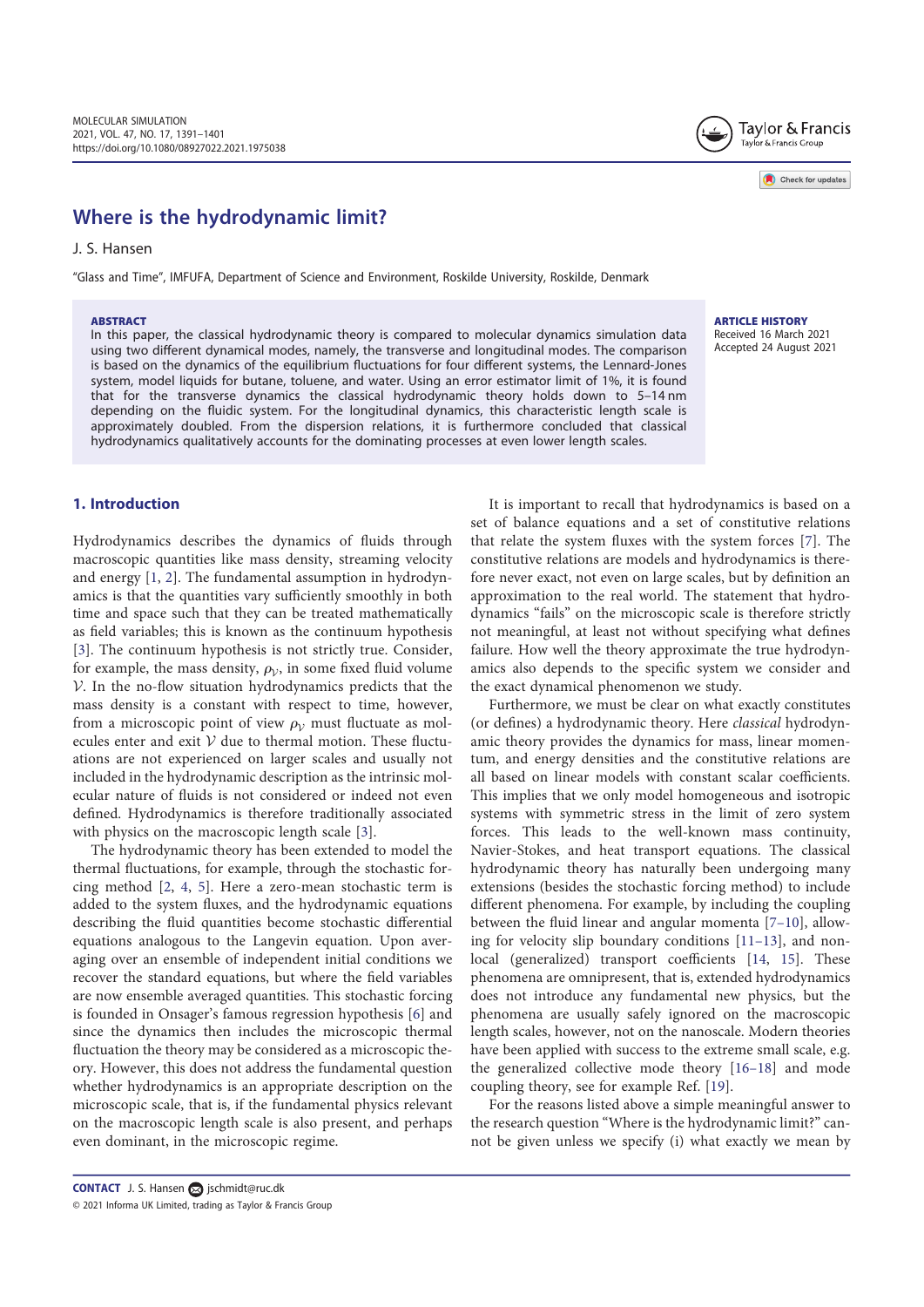hydrodynamics, (ii) the system we study, (iii) what specific dynamical phenomenon we refer to, and (iv) some quantitative threshold value measuring the deviation between data and theory.

Naturally, this fundamental research question has been discussed thoroughly in the past, see e.g. Refs. [20–22], and due to its applicability classical hydrodynamics has been used as an underlying model to understand scattering experiments [23], small scale liquid state dynamics [19, 24], and nano-confined flow systems [25–27]. This paper seeks to contribute to the discussion and compare, directly, the classical hydrodynamic theory with molecular dynamics simulation data for four different model fluidic systems, namely, the standard Lennard-Jones system, butane in a high pressure liquid state, and toluene and water at ambient conditions. We will explore wellknown hydrodynamic correlation functions in the nonconfined equilibrium situation in order to avoid complicated effects related to molecular packing near surfaces, non-linear strain rate dependencies, alignment phenomena, etc., all effects that make a comparison with the theoretical predictions highly non-trivial. The exploration is based on a multi-scale study, thus, the characteristic length scale where phenomena not featured in the classical theory can be identified. The deviation between the data and the theory is measured via a mean square difference using an error threshold value of 1 %.

In the next section, the classical hydrodynamic correlation functions will be derived. Even if these are well-known [19, 28], the derivation ensures a clear definition of what exactly is here meant by classical hydrodynamics. The derivation also allows for some very important points to be highlighted. After this section, the fluid systems will be presented as well as the molecular dynamics simulation details. The final two sections will be devoted to results, discussion and conclusion.

# 2. The hydrodynamic correlation functions

In the classical treatment, the equilibrium dynamics is fully described by two correlation functions, namely, the transverse momentum current autocorrelation function and the longitudinal density autocorrelation function [24]. To first order in the fluctuations the momentum current autocorrelation function can be approximated with the velocity autocorrelation function,  $C_{uu}^{\perp}$  [29], thus, the dynamics is given through the functions

$$
C_{uu}^{\perp}(\mathbf{k}, t) = \frac{1}{V} \langle \widetilde{\delta u}_x(\mathbf{k}, t) \widetilde{\delta u}_x(\mathbf{k}, 0) \rangle \tag{1a}
$$

$$
C_{\rho\rho}(\mathbf{k}, t) = \frac{1}{V} \langle \widetilde{\delta\rho}(\mathbf{k}, t) \widetilde{\delta\rho}(-\mathbf{k}, 0) \rangle \tag{1b}
$$

where  $\widetilde{\delta u}_x$  and  $\widetilde{\delta \rho}$  are the Fourier modes of the fluctuating part of the streaming velocity  $x$ -component and mass density,  $k$  is the wavevector perpendicular to the x-direction,  $\langle \cdots \rangle$  indicates the average over an ensemble of independent initial conditions, and V is the system volume. The first undertaking is to derive the classical hydrodynamic expressions for  $C_{uu}^{\perp}$  and  $C_{\rho\rho}$ .

We here follow Alley and Alder [28] and study the thermal kinetic energy density,  $\rho \varepsilon$ , rather than the total energy. Since we only explore relaxations in equilibrium we can ignore advection and viscous heating terms, and the three balance equations for mass, momentum, and energy densities read

$$
\frac{\partial \rho}{\partial t} = -\nabla(\rho \mathbf{u})\tag{2a}
$$

$$
\frac{\partial \rho \mathbf{u}}{\partial t} = -\nabla \cdot \mathbf{P}
$$
 (2b)

$$
\frac{\partial \rho \varepsilon}{\partial t} = \frac{T \beta_V}{\rho} \frac{\partial \rho}{\partial t} - \nabla \cdot \mathbf{J}^\varepsilon \tag{2c}
$$

where **u** is the streaming velocity, **P** is the pressure (or momentum flux) tensor,  $\beta_V$  is the thermal pressure coefficient, and  $J^e$ the thermal kinetic energy flux tensor.

The hydrodynamic quantities  $\rho$ ,  $\mathbf{i} = \rho \mathbf{u}$ , and  $\rho \varepsilon$  are expressed in terms of the ensemble average denoted with a subscript av and the fluctuating part with pre-fix δ. To first order in the fluctuations, we have

$$
\rho = \rho_{\text{av}} + \delta \rho, \quad \mathbf{j} = \rho_{\text{av}} \delta \mathbf{u}, \quad \text{and}
$$
  

$$
\rho \varepsilon = (\rho \varepsilon)_{\text{av}} + \delta(\rho \varepsilon).
$$
 (3)

Notice that the derivatives of the average parts are all zero. Substitution into Equations  $(2a)-(2c)$  results in the balance equations for the fluctuations

$$
\frac{\partial \delta \rho}{\partial t} = -\rho_{\text{av}} \nabla(\delta \mathbf{u}) \tag{4a}
$$

$$
\rho_{\rm av} \frac{\partial \delta \mathbf{u}}{\partial t} = -\nabla \cdot \mathbf{P}
$$
 (4b)

$$
\frac{\partial \delta(\rho \varepsilon)}{\partial t} = \frac{T \beta_V}{\rho_{\text{av}}} \frac{\partial \delta \rho}{\partial t} - \nabla \cdot \mathbf{J}^{\varepsilon}
$$
(4c)

For homogeneous and isotropic fluids the linear constitutive relations (models) for the fluxes read [5, 28, 30]

$$
\mathbf{P} = p_{\text{eq}}\mathbf{I} - \eta_{\nu}(\nabla \cdot \mathbf{u})\mathbf{I} - 2\eta_{0} \stackrel{\partial S}{\nabla \mathbf{u}} + \delta \mathbf{P}
$$
 (5*a*)

$$
\mathbf{J}^{\varepsilon} = -\frac{\lambda}{\rho_{\text{av}}c_V} \nabla \delta(\rho \varepsilon) + \delta \mathbf{J}^{\varepsilon} \tag{5b}
$$

where  $p_{eq}$  is the equilibrium normal pressure,  $\eta_{\nu}$  and  $\eta_0$  are the bulk and shear viscosities, respectively,  $\lambda$  is the heat conductivity,  $c_V$  the specific heat capacity at constant volume, and I

is the unit tensor. The trace-less and symmetric tensor,  $\stackrel{o s}{\nabla}$ **u**, is the strain-rate tensor. The last terms  $\delta P$  and  $\delta J^{\varepsilon}$  represent the stochastic forcing terms. For our purpose, it suffices to assume that these stochastic terms each have average of zero and are uncorrelated with the hydrodynamic quantities  $\rho$ , u and  $\rho \varepsilon$ .

Substitution of Equations (5a) and (5b) into Equations (4b) and (4c) gives the dynamical equations for the fluctuations to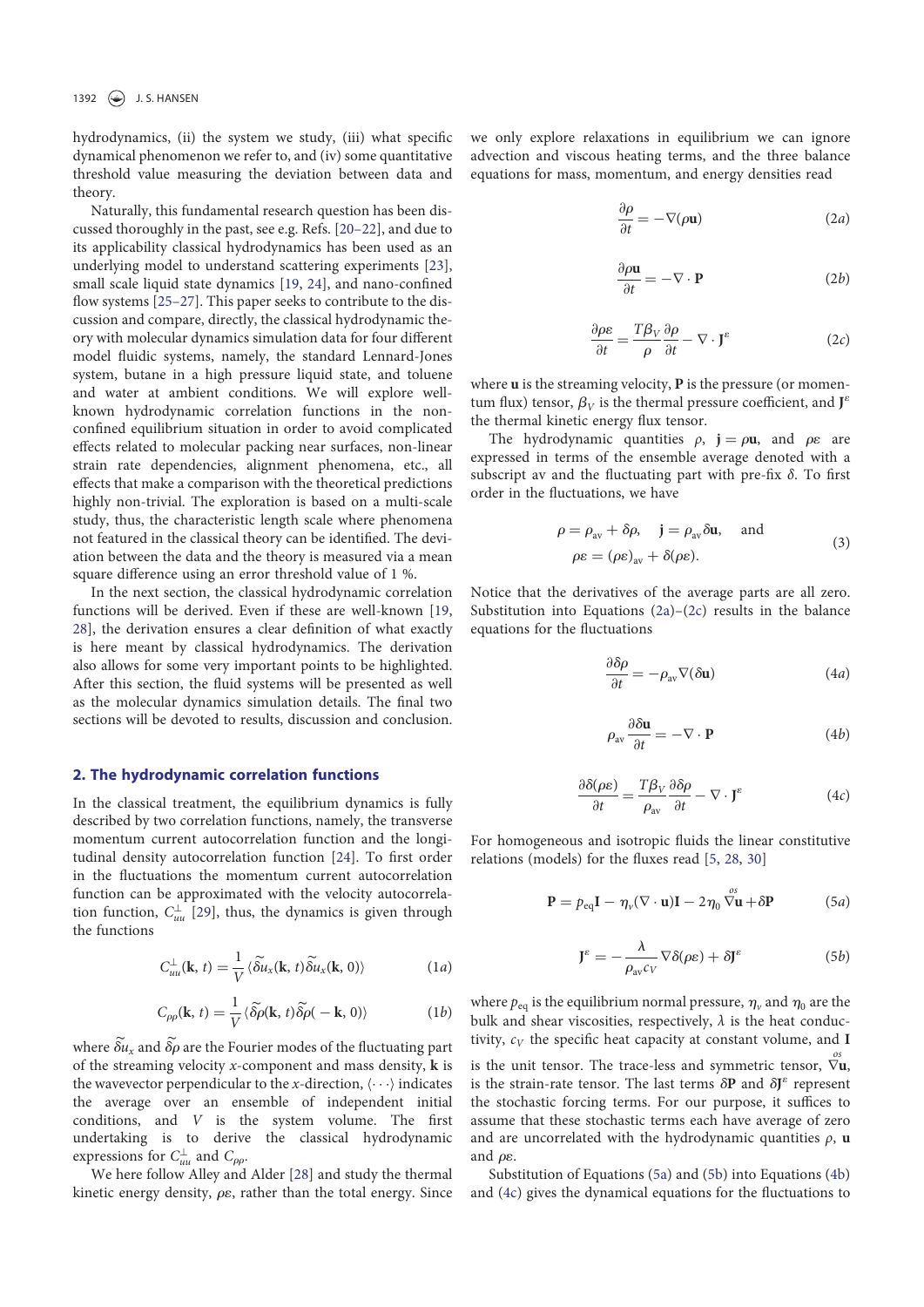first order

$$
\frac{\partial \delta \rho}{\partial t} = -\rho_{\text{av}} \nabla \cdot \delta \mathbf{u}
$$
 (6*a*)

$$
\rho_{\text{av}} \frac{\partial \delta \mathbf{u}}{\partial t} = -\nabla \delta p_{eq} + (\eta_v + \eta_0/3) \nabla (\nabla \cdot \delta \mathbf{u}) + \eta_0 \nabla^2 \delta \mathbf{u}
$$

$$
- \nabla \cdot \delta \mathbf{P}
$$
(6b)

$$
\frac{\partial \delta(\rho \varepsilon)}{\partial t} = \frac{T \beta_V}{\rho_{\text{av}}} \frac{\partial \delta \rho}{\partial t} + \frac{\lambda}{c_V \rho_{\text{av}}} \nabla^2 \delta(\rho \varepsilon) - \nabla \cdot \delta J^{\varepsilon} \tag{6c}
$$

From Equations (1a) and (1b), it is seen that we look for the wavevector dependent dynamics. Then Fourier transforming Equations  $(6a)$ – $(6c)$  we obtain

$$
\frac{\partial \delta \rho}{\partial t} = -i \rho_{\text{av}} \mathbf{k} \cdot \delta \mathbf{\tilde{u}} \tag{7a}
$$

$$
\rho_{\text{av}} \frac{\partial \delta \mathbf{u}}{\partial t} = -i\mathbf{k} \widetilde{\delta \rho}_{eq} - (\eta_{\nu} + \eta_0/3)\mathbf{k}(\mathbf{k} \cdot \widetilde{\delta \mathbf{u}}) - \eta_0 k^2 \widetilde{\delta \mathbf{u}}
$$

$$
-i\mathbf{k} \cdot \widetilde{\delta \mathbf{P}} \tag{7b}
$$

$$
\frac{\partial \delta(\rho \varepsilon)}{\partial t} = \frac{T \beta_V}{\rho_{\text{av}}} \frac{\partial \widetilde{\delta \rho}}{\partial t} - \frac{\lambda}{\rho_{\text{av}} c_V} k^2 \delta(\widetilde{\rho \varepsilon}) - i\mathbf{k} \cdot \widetilde{\delta} \mathbf{J}^{\varepsilon} \tag{7c}
$$

## 2.1. Transverse relaxations

We can make a convenient choice for the wavevector, for example,  $\mathbf{k} = (0, k_y, 0)$ . We then obtain two equivalent and very simple dynamical equations for the  $x$  and  $z$  velocity vector Fourier modes. For example, for the  $x$  component, we have

$$
\rho_{\rm av} \frac{\partial \widetilde{\delta u}_x}{\partial t} = -\eta_0 k_y^2 \widetilde{\delta u}_x - ik_y \widetilde{\delta P_{yx}}.
$$
\n(8)

The dynamical equation for the transverse velocity autocorrelation function, Equation (1a), can now be formed; multiplying Equation (8) by  $\delta u_x(-k_y, 0)$  and ensemble averaging we get

$$
\rho_{\rm av} \frac{\partial C_{uu}^{\perp}}{\partial t} = -\eta_0 k_y^2 C_{uu}^{\perp},\tag{9}
$$

yielding an exponential relaxation

$$
C_{uu}^{\perp}(k_y, t) = \frac{k_B T}{\rho_{\text{av}}} e^{-\omega_0 t}, \qquad (10)
$$

in which  $\omega_0$  is the characteristic frequency having the dispersion relation  $\omega_0 = \eta_0 k_y^2 / \rho_{\text{av}}$ . Thus, the transverse velocity autocorrelation function features a single process, in this case, it is diffusion of linear momentum. It does not include the presence of visco-elastic shear waves at small times and length scales [31–33].

From the frequency  $\omega_0$ , we can define a characteristic decay time for a given wavevector as

$$
\tau(k_y) = 2\pi \rho_{\text{av}} / (\eta_0 k_y^2). \tag{11}
$$

Bocquet and Charlaix [34] argued that if  $\tau$  is larger than the internal fluid stress relaxation time,  $\tau_s$ , then the hydrodynamic model is satisfactory, that is, if

$$
\tau > \tau_s \text{ implying } k_y < k_{BC} = \sqrt{\frac{2\pi\rho_{\text{av}}}{\eta_0 \tau_s}}.
$$
 (12)

Hansen et al. [29] suggested that  $\tau_s$  can be found from the decay of the stress autocorrelation function. For example,  $\tau_s$ is in order of 10 psec. for water at ambient conditions and we get  $k_{BC} \approx 0.09 \text{ Å}^{-1}$ , corresponding to a characteristic wavelength of around 7 nm.

## 2.2. Longitudinal relaxations

We now return to the expression for the density autocorrelation function  $C_{\rho\rho}$ . In Equation (7b), the pressure is eliminated using the fundamental assumption of local thermodynamical equilibrium, that is,

$$
\widetilde{\delta p}_{eq} = \frac{1}{\rho_{\text{av}} \beta_T} \widetilde{\delta \rho} + \frac{\beta_V}{\rho_{\text{av}} c_V} \widetilde{\delta \rho \epsilon},\tag{13}
$$

where  $\beta_T$  is the isothermal compressibility. For our choice of wavevector, Equations (7a)–(7c) then read

$$
\frac{\partial \tilde{\delta \rho}}{\partial t} = -i \rho_{\rm av} k_y \tilde{\delta u}_y \tag{14a}
$$

$$
\frac{\partial \widetilde{\delta u}_y}{\partial t} = -\frac{i k_y}{\rho_{\text{av}}^2 \beta_T} \widetilde{\delta \rho} - \nu_l k_y^2 \widetilde{\delta u}_y - \frac{i k_y \beta_V}{c_V \rho_{\text{av}}^2} \widetilde{\delta \rho} \widetilde{\epsilon} - \frac{i k_y}{\rho_{\text{av}}} \widetilde{\delta P}_{yy} \quad (14b)
$$

$$
\frac{\partial \widetilde{\delta \rho \epsilon}}{\partial t} = -i T \beta_V k \widetilde{\delta u}_y - \kappa k_y^2 \widetilde{\delta \rho \epsilon} - ik_y \widetilde{\delta J}_y^{\epsilon} \tag{14c}
$$

Here  $\kappa = \lambda/c_V\rho_{av}$  and  $v_l = (\eta_v + 4\eta_0/3)/\rho_{av}$  is the longitudinal kinematic viscosity. We see that the  $y$  velocity component couples to the density and energy fluctuations. From Equations  $(14a)$ – $(14c)$ , we can form nine correlation functions, e.g. the density-density,  $C_{\rho\rho}$ , density-velocity,  $C_{\rho u}$ , and density–energy  $C_{\rho e}$ , correlation functions can be defined by multiplying Equation (14a) with  $\delta \rho(-k_y, 0)$ ,  $\delta u_y(-k_y, 0)$ , and  $\delta \rho \varepsilon( - k_y, 0)$ , respectively, and ensemble averaging. The dynamics of the nine correlation functions can be written in a compact matrix notation

$$
\frac{\partial}{\partial t} \begin{pmatrix} C_{\rho\rho} & C_{\rho u} & C_{\rho e} \\ C_{u\rho} & C_{uu} & C_{ue} \\ C_{e\rho} & C_{eu} & C_{ee} \end{pmatrix} = - \begin{pmatrix} 0 & i\rho_{\text{av}}k_y & 0 \\ \frac{ik_y}{\rho_{\text{av}}^2\beta_T} & \nu_l k_y^2 & \frac{ik_y\beta_V}{c_V\rho_{\text{av}}^2} \\ 0 & i\rho_V k_y & \kappa k_y^2 \end{pmatrix}
$$
\n
$$
\cdot \begin{pmatrix} C_{\rho\rho} & C_{\rho u} & C_{\rho e} \\ C_{u\rho} & C_{uu} & C_{ue} \\ C_{e\rho} & C_{eu} & C_{ee} \end{pmatrix}, \tag{15}
$$

where · represents the standard matrix product. The coefficient matrix is referred to as the hydrodynamic matrix. It can be shown that the hydrodynamic matrix always has one real valued eigenvalue and two complex conjugated eigenvalues

$$
\omega_1 = D_T k_y^2 + \mathcal{O}(k_y^4) \tag{16a}
$$

$$
\omega_{2,3} = \pm i c_s k_y + \Gamma k_y^2 + \mathcal{O}(k_y^3) \tag{16b}
$$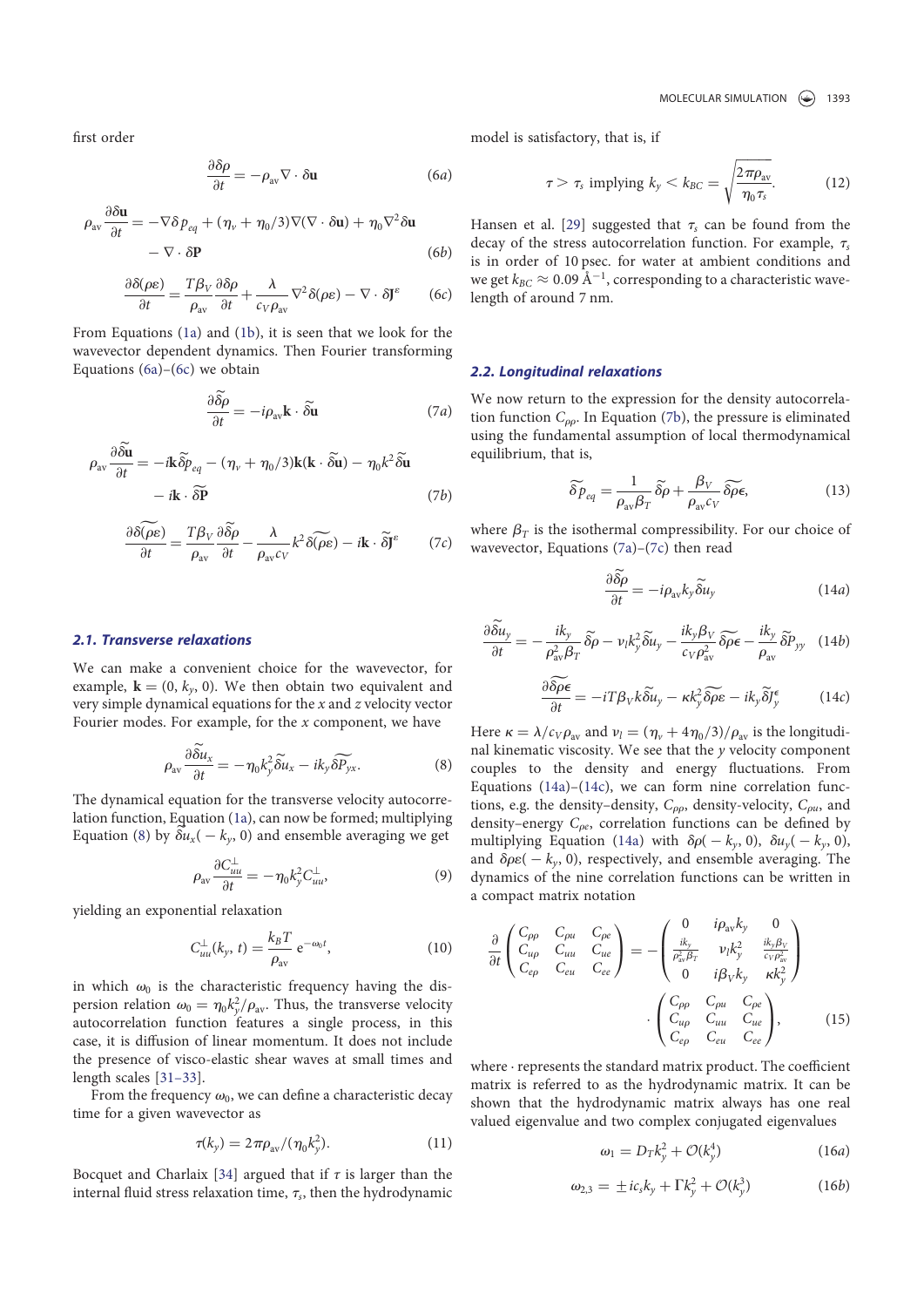where

$$
c_s^2 = \frac{\gamma}{\rho_{\text{av}} \beta_T}, \quad D_T = \frac{\lambda}{\rho_{\text{av}} c_p} \quad \text{and}
$$

$$
\Gamma = \frac{1}{2} \left( \frac{\gamma - 1}{\gamma} \kappa + \nu_l \right)
$$
(17)

are the adiabatic speed of sound, thermal diffusivity, and sound attenuation coefficient, respectively, and  $\gamma = c_p/c_V$ ,  $c_p$ being the specific heat capacity at constant pressure. Notice, that in the standard treatment [19], one truncates the eigenvalues, Equations (16a), after second order, thus, it is assumed apriori that the hydrodynamic description fails for larger wavevectors. Following the standard treatment, the solution for the density–density correlation function then reads to second order in wavevector

$$
C_{\rho\rho}^{N}(k_{y}, t) = \frac{C_{\rho\rho}(k_{y}, t)}{C_{\rho\rho}(k_{y}, 0)}
$$
  
=  $\frac{1}{\gamma} \Big[ (\gamma - 1) e^{-D_{T}k_{y}^{2}t} + e^{-\Gamma k_{y}^{2}t} \cos(c_{s}k_{y}t) \Big].$  (18)

Thus, according to the classical hydrodynamic predictions the density autocorrelation function features a diffusive thermal damping process governed by  $D_T$ , this is the Rayleigh process, and a wave propagation process with speed  $c_s$  and damping coefficient Γ, this is referred to as the Brillouin process. All other longitudinal correlation functions are governed by the same two processes, and we need only to consider  $C_{\rho\rho}$ .

## 3. Molecular dynamics simulations

The hydrodynamic correlation functions  $C_{uu}^\perp$  and  $C_{\rho\rho}$  are evaluated for four different model fluidic systems: (i) the standard Lennard-Jones (LJ) system, (ii) butane, (iii) toluene and (iv) water. For the Lennard-Jones system, two different state points are explored, whereas for systems (ii)–(iv) a single liquid statepoint is used. The choice of fluid systems then covers fluids composed of point mass particles, linear, ring structured and polar molecules.

The molecular dynamics simulations are carried out using the author's software package [35] and the GPU-based software package Roskilde University MD (RUMD) [36]. Both packages use the same underlying force field; see details in the software documentation. Force field parameters are based on the MM2 and TrAPPE force field parameters [37, 38] and also the work by Weiner et al. [39]; parameter values are specified below. All the simulations are carried out in the standard NVT statistical ensemble using the Nosé-Hoover thermostat [40, 41] or a simple relaxation thermostat [42, 43]; the results presented here are independent of this choice. Periodic boundary conditions are used and the equations of motion are solved numerically by a leap-frog algorithm [42]. All systems are equilibrated and simulated using ten statistically independent initial conditions except for the largest water system where a single run was performed using RUMD.

The LJ system is simulated at two state points:  $(T, \rho) = (1.121, 0.85)$  and  $(T, \rho) = (3.0, 0.85)$ , the former representing a liquid and the latter a super-critical fluid. For the LJ system we represent all quantities in usual dimensionless molecular dynamics units, see Ref. [42]. The LJ system is the most commonly used model for a fluid composed of structure-less point mass particles (atoms or molecules), for example, argon or methane. The number of particles simulated is 16,361 corresponding to a maximum wavelength of 26.8; if the LJ particle represents methane this corresponds to approximately 10 nm.

The butane molecule is a fully flexible version of the united atomic unit (UAU) Ryckaert–Belleman model [44]. Each hydrocarbon group is represented by an LJ particle with LJ parameters  $\sigma = 3.9 \text{ Å}, m=14.5 \text{ g mol}^{-1}, \text{ and } \epsilon/k_B = 72.1 \text{ K}.$ Again, the reader is referred to Ref. [42] for the LJ parameter details. The rigid covalent bonds and bond angles in the Ryckaert–Bellemans model are replaced by flexible interactions. The bonds all have same zero-force length of  $l_b = 1.58 \text{ Å}$  and a spring constant  $k_s = 317 \text{ kcal mol}^{-1} \text{ Å}^{-2}$ . The zero force angle is 1.9 radians with a force constant  $k_{\theta} = 124 \text{ kcal mol}^{-1} \text{ rad}^{-2}$ ; the non-symmetric cosine squared angle potential is applied. The original squared angle potential is applied. torsion potential and parameters from Ryckaert–Belleman are adopted [44]. The state point  $(T, \rho) = (298.15 \text{ K}, 592.6 \text{ kg m}^{-3})$  chosen is near the boiling point and is well studied making comparisons with literature possible; the model viscosity is  $0.18 + 0.02$  mPa s, which is in very good agreement with previous simulation data, see Daivis and Evans [45]. Two thousand molecules are simulated giving a maximum accessible wavelength of 6.9 nm.

For toluene a flexible UAU model is also adopted using same LJ parameters for all particles  $\sigma = 3.675 \text{ Å}$ , m=13.143 g mol<sup>-1</sup>, and  $\epsilon/k_B = 60$  K. In the phenyl group the zero-force covalent bond lengths are set to  $l_b = 1.4 \text{ Å}$ with a spring constant of  $k<sub>s</sub> = 431$  kcal mol<sup>-1</sup> Å<sup>-2</sup>. Zero force angles are 2.09 radians using a force constant  $k_{\theta} = 139 \text{ kcal mol}^{-1} \text{ rad}^{-2}$  in the cosine squared potential. For the Ryckaert–Bellemans torsion potential, one term is non-zero using force constant of  $k_{\phi} = 15$  kcal mol<sup>-1</sup> rad<sup>-2</sup>; this ensures a sufficiently flat ring structure as well as keeping the methyl group in-plane with the ring. The methylphenyl bond length is  $l_b = 1.5 \text{ Å}$  having the same spring force constant  $k_s = 431$  kcal mol<sup>-1</sup> Å<sup>-2</sup>. At state point  $(T, \rho) = (300 \text{ K}, 879 \text{ kg m}^{-3})$ , the model features ambient pressure and a viscosity of  $0.4 \pm 0.1$  mPa s. This is in agreement with the all atom model by Fioroni and Vogt [46]. Four thousand molecules are simulated corresponding to a maximum wavelength of 8.8 nm.

Finally, the water model is given by the flexible SPC/Fw model [47, 48]. The Coulomb interactions where calculated using the shifted force method, see Refs. [49, 50]. Two different system sizes where simulated, one with 2000 molecules and one with 33  $\times$  10<sup>3</sup> molecules. The larger system was simulated with only one production run using RUMD making it possible to probe the largest wavelength of approximately 10 nm. The system state point is  $(T, \rho) = (298.15 \text{ K}, 995 \text{ kg m}^{-3})$  giving an ambient pressure. See Wu et al. [47] for more details on how this model predicts the thermodynamical and hydrodynamical coefficients.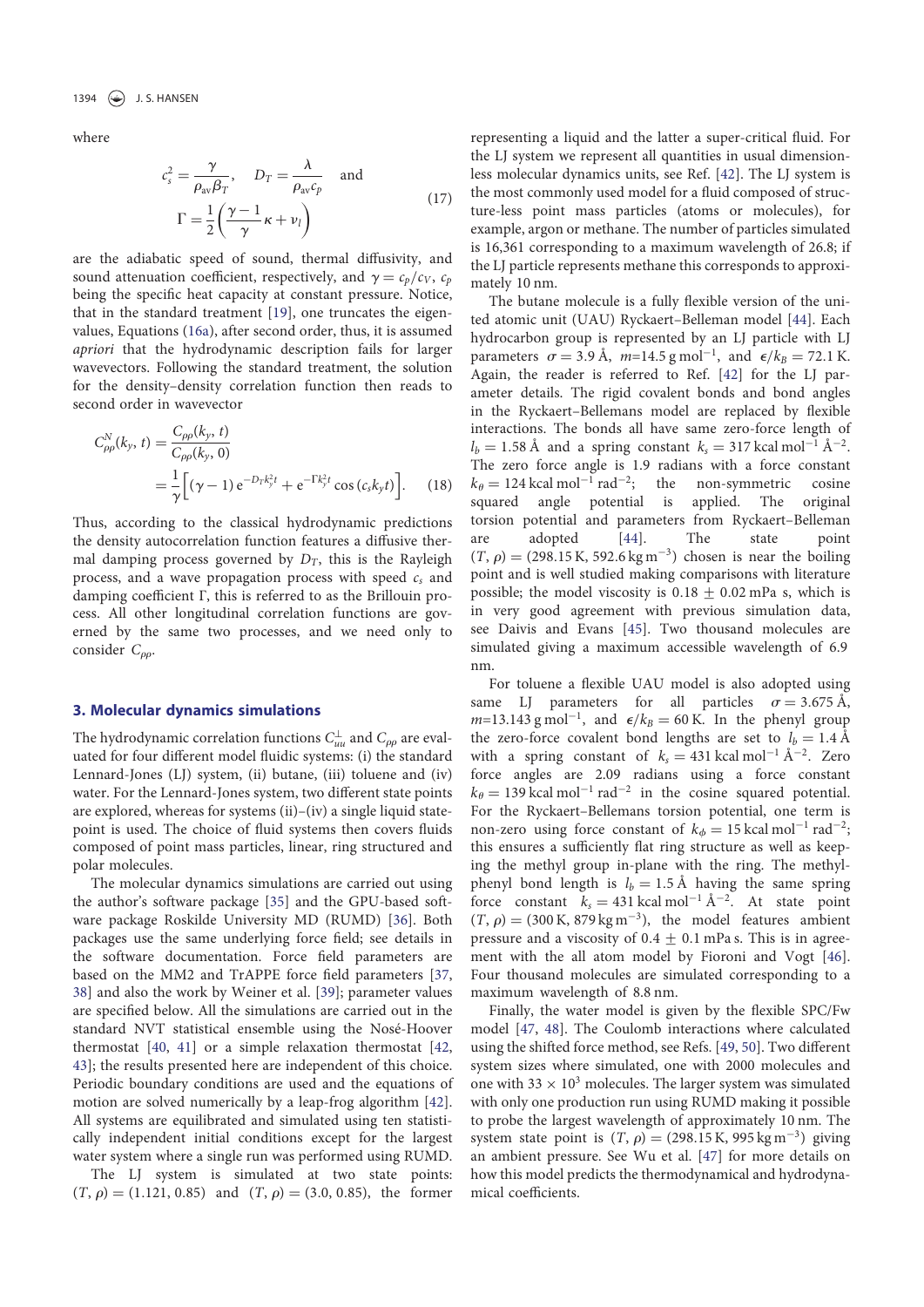#### 4. Results

# 4.1. Transverse dynamics

First, we focus on the transverse dynamics and to this end we will need the viscous properties at zero wavevector. The zero wavector Irving-Kirkwood pressure tensor is [51, 52]

$$
\mathbf{P}(t) = \frac{1}{V} \Bigg[ \sum_{i} m_{i} \mathbf{v}_{i} \mathbf{v}_{i} + \sum_{i} \sum_{j>i} \mathbf{r}_{ij} \mathbf{F}_{ij} \Bigg], \qquad (19)
$$

where  $\mathbf{r}_{ij} = \mathbf{r}_i - \mathbf{r}_j$  and  $\mathbf{F}_{ij}$  is the force acting on molecule *i* due to j. Note that as the pressure tensor is defined in terms of molecular quantities it is not symmetric for systems (ii)–(iv), but has an anti-symmetric part as  $\mathbf{r}_{ij}$  and  $\mathbf{F}_{ij}$  are not in general parallel vectors. The time-dependent viscosity is found from the standard Green-Kubo integral [42]

$$
\eta(t) = \frac{V}{k_B T} \int_0^t \langle P_{xy}^{os}(t') P_{xy}^{os}(0) \rangle dt', \qquad (20)
$$

where  $P_{xy}^{\circ s}$  is the symmetric part of the shear pressure tensor  $xy$ component. The zero-frequency shear viscosity is then found from the limit  $\eta_0 = \lim_{t\to\infty} \eta(t)$ . In practice  $\eta$  is calculated using all shear pressure tensor components to improve the statistics. Table 1 lists  $\eta_0$  for all model systems studied.

The fluid internal stress relaxation time  $\tau_s$  is defined as in Ref. [29], that is, it is the minimum time where  $\eta(t) = \eta_0$ , or equivalently,  $\tau_s$  is determined by the fully decayed stress correlation function. Naturally, due to the statistical uncertainties this criterion is somewhat ambiguous. As an example,  $\eta$  is plotted in Figure 1 for butane and the estimated relaxation time indicated. Table 1 lists the decay times for all systems.

An alternative choice for the stress relaxation time is the Maxwell time  $\tau_M = \eta_0/G_\infty$ , where  $G_\infty$  is the modulus of rigidity. Using Maxwell's visco-elastic model we obtain the general relation  $\tau_M < \tau_s$ , hence, the Maxwell time is lower than the time it takes the stress to fully decay. Also, using  $\tau_M$  in turn implies that the Bocquet–Charlaix wavevector  $k_{BC}$  will be relatively large compared to using  $\tau_s$ ; we will address this point below.

Having the viscosities and the decay times the characteristic wavelength obeying the Bocquet–Charlaix criterion can be estimated, see Table 1. Thus, for butane, toluene and water, we obtain characteristic length scales of 3.2, 5.5 and 6.9 nm, respectively. If one applies the LJ length scale parameter for methane  $\sigma = 3.7 \text{ Å}$  we get approximately 2 and 2.2 nm for the super-critical and liquid state points, respectively.

To evaluate the correlation functions the following microscopic definitions for density and streaming velocity are used [19, 29]

$$
\widetilde{\rho}(\mathbf{k}, t) = \sum_{i} m_i e^{-i\mathbf{k} \cdot \mathbf{r}_i}
$$
 (21*a*)

$$
\widetilde{\mathbf{u}}(\mathbf{k}, t) = \frac{1}{\rho_{\text{av}}} \sum_{i} m_{i} \mathbf{v}_{i} e^{-i\mathbf{k} \cdot \mathbf{r}_{i}}
$$
 (21*b*)

where  $m_i$ ,  $\mathbf{r}_i$ , and  $\mathbf{v}_i$  are the mass, centre-of-mass, and centreof-mass velocity. From this  $C_{uu}^{\perp}$  and  $C_{\rho\rho}$  can be calculated directly from their definitions, Equations (1a) and (1b).

A direct comparison between the theory and simulation data for  $C_{uu}^{\perp}$  can be achieved using  $\eta_0$  from Table 1 in Equation (10). That is, no fitting is performed. Figure 2 shows the transverse velocity autocorrelation function for the four systems (using the LJ liquid state point  $(T, \rho) = (1.121, 0.85)$ ). The filled circles connected with lines are data points and the punctured lines represent the hydrodynamic predictions. For the LJ liquid the relaxation is very well described by the classical hydrodynamic theory when  $k_y = 0.23$ ; even for  $k_y = 0.47$  the agreement is good. Notice that these two wavevectors fulfils  $k_y < k_{BC}$ . For toluene  $k_{BC} = 0.11 \text{ \AA}^{-1}$ ; the lowest wavevector studied for this system is 0.07 Å<sup>-1</sup>, thus,  $k_y \lesssim k_{BC}$ . Clearly, the agreement is less satisfactory compared to wavevectors significantly lower than  $k_{BC}$ .

To quantify the discussion, we define the error estimator, err, by

$$
err(k_y) = \frac{\int \left[C_{\rm MD}(k_y, t) - C_{\rm pred}(k_y, t)\right]^2 dt}{\int C_{\rm pred}^2(k_y, t) dt},
$$
 (22)

where  $C_{MD}$  is the correlation function obtained from simulations and C<sub>pred</sub> the prediction from the theory. To avoid including the spurious fluctuations in data at long times (resulting in larger values for the error estimator) a Hann window is applied. For the LJ system err  $\approx$  5 % for  $k_y \approx k_{BC}$ , and err  $\approx$  0.5% for  $k_y = 0.47$ . For butane we observe the same tendency: at  $k_y \approx k_{BC}$ , the error estimator is around 5 % and for  $k_{BC}/2 \approx k_y = 0.09 \,\text{\AA}^{-1}$  we get err  $\approx$  1%; this threshold value is used in this work to indicate a good agreement between data and theory. This result indicates that  $\tau_s$  estimated above from the stress autocorrelation function will not account for the full stress relaxation. This may be due to persistent, but small magnitude system stresses not visible within errors in data. As stated above, we generally have that  $\tau_M < \tau_s$ , that is, using  $\tau_M$  will lead to increasing values for  $k_{BC}$  resulting in an even larger error, hence, the Maxwell time is not the appropriate relaxation time.

As the wavevector increases the transverse velocity autocorrelation function features anti-correlations. As mentioned above, these anti-correlations are finger-prints of visco-elastic behaviour and calls for an alternative constitutive model than Newton's law of viscosity, e.g. the Maxwell model [30]. The focus of this paper is the classical theory and we will not seek to discuss other models here.

It is informative to explore the corresponding mechanical spectrum,  $C_{uu}^{\perp}(k_y, \omega)$ . To obtain the theoretical expression we simply Fourier–Laplace transform Equation (10), giving the imaginary part of the spectrum

$$
\mathrm{Im}\Big[\widehat{C}_{uu}^{\perp}(k_{y},\,\omega)\Big]=\frac{k_{B}T}{\rho_{\mathrm{av}}}\frac{\omega}{\omega_{0}^{2}+\omega^{2}}.\tag{23}
$$

Thus, the spectrum is predicted to show a maximum at the peak frequency  $\omega_{\text{peak}} = \omega_0 = \eta_0 k_y^2 / \rho_{\text{av}}$ . The peak frequency shifts proportional with  $k_y^2$ , and this defines the dispersion relation for the transverse hydrodynamic as mentioned above. Figure 3 plots the peak frequency as a function of wavevector for the four systems. The predictions is also plotted (punctured lines) using  $\eta_0$  from Table 1.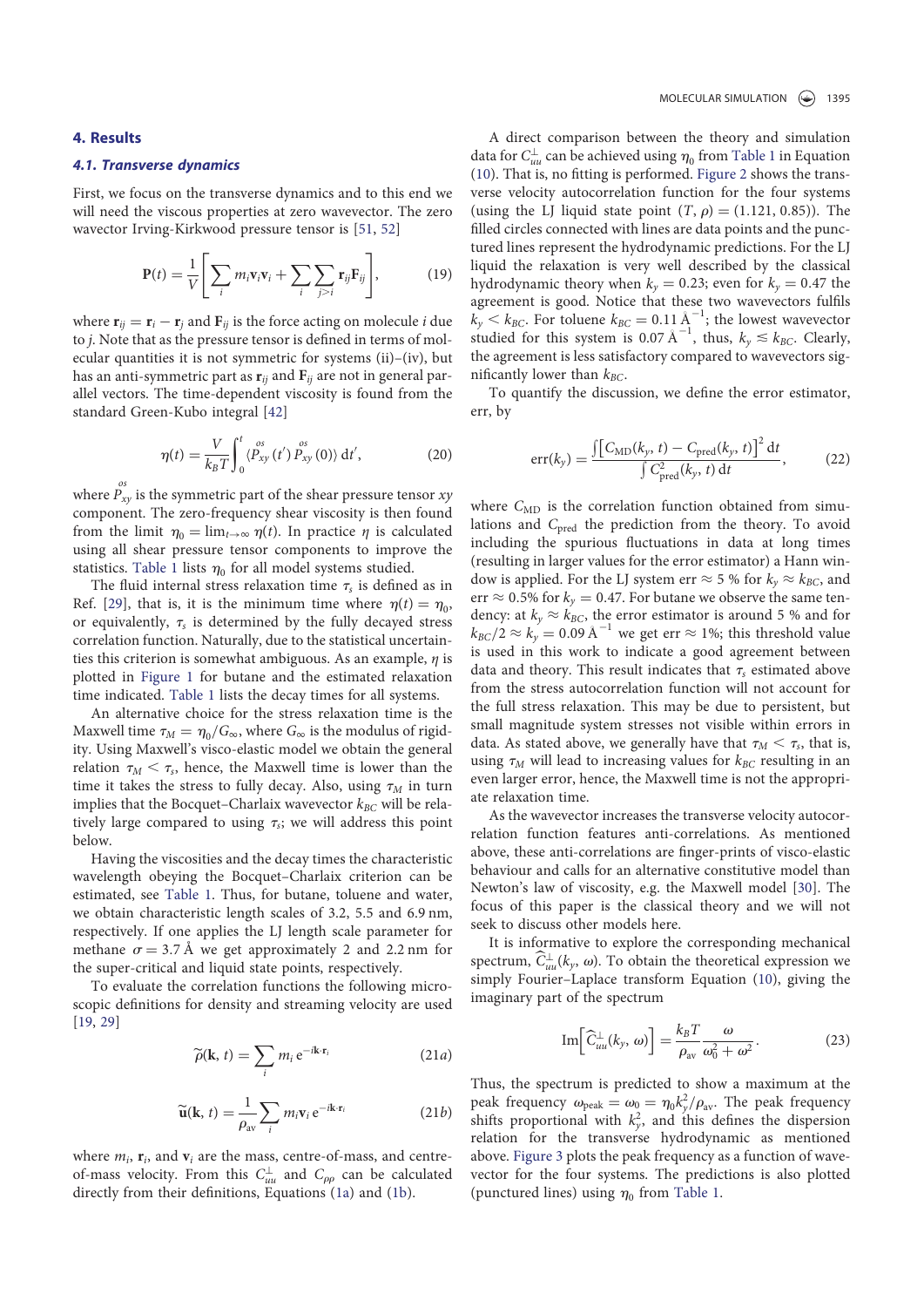#### 1396  $\left(\bigcircledast\right)$  J.S. HANSEN

Table 1. Parameters and transport properties for the different model fluids. The shear viscosity,  $\eta_0$ , and the stress relaxation time,  $\tau_s$ , are calculated from the stress relaxation function, Equation (20). The ratio of heat capacities γ, thermal diffusivity,  $D<sub>T</sub>$ , attenuation coefficient, Γ, and speed of sound,  $c<sub>s</sub>$ , are fitted values from smallest wavevectors studied. For water a single large system size production run was performed and the statistical uncertainty therefore not listed.

| System      | $\eta_0$ [mPa s] | $\tau_{s}$ [psec] | $2\pi/k_{BC}$ [nm] |               | $c_s$ [m s <sup>-1</sup> ] | $D_T$ [10 <sup>-7</sup> m <sup>2</sup> s <sup>-1</sup> ] | $\Gamma$ [10 <sup>-7</sup> m <sup>2</sup> s <sup>-1</sup> ] |
|-------------|------------------|-------------------|--------------------|---------------|----------------------------|----------------------------------------------------------|-------------------------------------------------------------|
| $L^{a}$     | $2.15 + 0.3$     | 0.4               | 2.5                | $1.62 + 0.03$ | $8.98 + 0.07$              | $3.5 + 0.2$                                              | $2.9 + 0.2$                                                 |
| $L_{\rm p}$ | $2.72 + 0.07$    |                   |                    |               |                            | $\overline{\phantom{0}}$                                 |                                                             |
| Butane      | $0.18 + 0.02$    |                   | 3.2                | $1.70 + 0.06$ | $1273 + 12$                | $2.1 + 0.1$                                              | $3.27 + 0.08$                                               |
| Toluene     | $0.4 + 0.1$      |                   | 5.5                | $2.3 + 0.2$   | $1440 + 28$                | $2.4 + 0.4$                                              | $3.7 + 0.5$                                                 |
| Water       | $0.75 + 0.01$    | 10                | 6.9                | 3.4           | 1209                       |                                                          |                                                             |

<sup>a</sup>Reduced MD units. Super-critical state point (T,  $\rho$ )=(3.0, 0.85). <sup>b</sup>Reduced MD units. Liquid state point (T,  $\rho$ )=(1.121, 0.85).

At low wavevectors the theory correctly predicts the dispersion relation for the peak frequency. However, over the entire wavevector interval the data shows a non-linear dependency with respect to the wavevector squared and varies in a continuous concave fashion. Even for the LJ system at small wavevectors (the inset in Figure 3(a)), the concave behaviour appears to be present, however, this cannot be resolved within statistical uncertainty. In terms of the hydrodynamic frame work, the concave behaviour indicates that the viscosity decreases as function of  $k_v$ . This is in agreement with the results from generalised hydrodynamics wherein the nonlocal viscosity kernel decreases as function of  $k_v$  [14].

It is interesting to note, again within statistical uncertainty, that the wavevector squared dependency is fulfilled for relatively large wavevectors compared to the discussion above. For example, for butane, the peak frequency is predicted to be  $\omega_{\text{peak}} = 1.8 \text{ THz}$  at  $k_y = 0.27 \text{ Å}^{-1}$ , which is in agreement with data. However, here the time-dependent correlation function featured visco-elastic effects and one can based on this argue that the theory fails. Here the dispersion plot is interpreted such that the momentum diffusion is the dominating process behind the relaxation phenomenon as correctly predicted by the theory; even though at these small length scales other processes also come in to play.

#### 4.2. Longitudinal dynamics

The protocol used in the comparison of the longitudinal dynamics is different from the transverse dynamics as not all thermodynamic and transport coefficients are calculated from independent methods enabling a direct comparison. Therefore, the theoretical prediction of the density



Figure 1. Running integral for the stress relaxation, Equation (20), for the model butane system. All 10 independent simulation runs are shown as grey lines and the sample mean as black line. Horizontal punctured line indicates the viscosity and the vertical punctured line the corresponding estimated stress relaxation time  $\tau_s$ .

autocorrelation function, Equation (18), is fitted to simulation data using  $\gamma$ ,  $D_T$ ,  $\Gamma$  and  $c_s$  as fitting parameters; results of this fitting can be found in Table 1 for the systems' lowest wavevector. Notice that the LJ system is studied at a super-critical state point in order to confirm, at least some of, the fitted parameter values with values available in the literature.

Figure 4 shows the density autocorrelation function for the two lowest wavevectors. Symbols connected with lines represent data and punctured lines are best fits of Equation (18) to data. From this we see that both the Rayleigh and Brillouin processes predicted by the classical theory are indeed also present on the nano-scale. The error estimator for the lowest wavevectors are also given in Figure 4.

For the LJ system Mairhofer and Sadus [53] found  $\gamma \approx 1.6$ and  $c_s = 8.7$  from their statistical mechanical definitions. These values are in agreement with the fitted values and this strongly indicates that the classical hydrodynamic regime is reached (within error) for  $k_y = 0.23$ . However, already at  $k_y = 0.47$  the fitted values for y and  $c_s$  are significantly different from Mairhofer and Sadus' values. From the results above for the transverse dynamics this indicates that the classical hydrodynamic limit is dependent on the specific dynamics we study. In particular, it means that the theory is less satisfactory for the longitudinal dynamics compared to the transverse dynamics at a given wavevector. Immediately, this leads to the question if this larger length scale pertain to the Rayleigh process or the Brillouin process.

First, we investigate the Rayleigh process from the so-called half-width dispersion relation. To do so, it is noted that the mechanical spectrum for the density autocorrelation function is directly related to the dynamic structure factor, S,

$$
S(k_y, \omega) = \frac{\Delta S}{\gamma} \left[ \frac{(\gamma - 1)D_T k_y^2}{D_T^2 k_y^4 + \omega^2} + \frac{(c_s^2 k_y^2 + \Gamma^2 k_y^4 + \omega^2) \Gamma k_y^2}{(c_s^2 k_y^2 + \Gamma^2 k_y^4 - \omega^2)^2 + 4\omega^2 \Gamma^2 k_y^4} \right],
$$
\n(24)

where  $\Delta S$  is the pre-factor. The first term on the right-hand side is the Rayleigh process and the second term the Brillouin process. Equation (24) can be derived directly from the Fourier–Laplace transformation of Equation (18). As an example, Figure 5 shows the normalised dynamical structure factor for toluene at wavevectors  $k_y = 0.07 \text{ Å}^{-1}$  and  $k_y = 0.43 \text{ Å}^{-1}$ . The Rayleigh half-width peak is also illustrated here.

Classical hydrodynamics predicts that

$$
\Delta \omega_{\text{Ra}} = D_T k_y^2,\tag{25}
$$

and Figure 6 shows this dispersion relation. Symbols represent fit of Equation (18) to raw simulation data (filled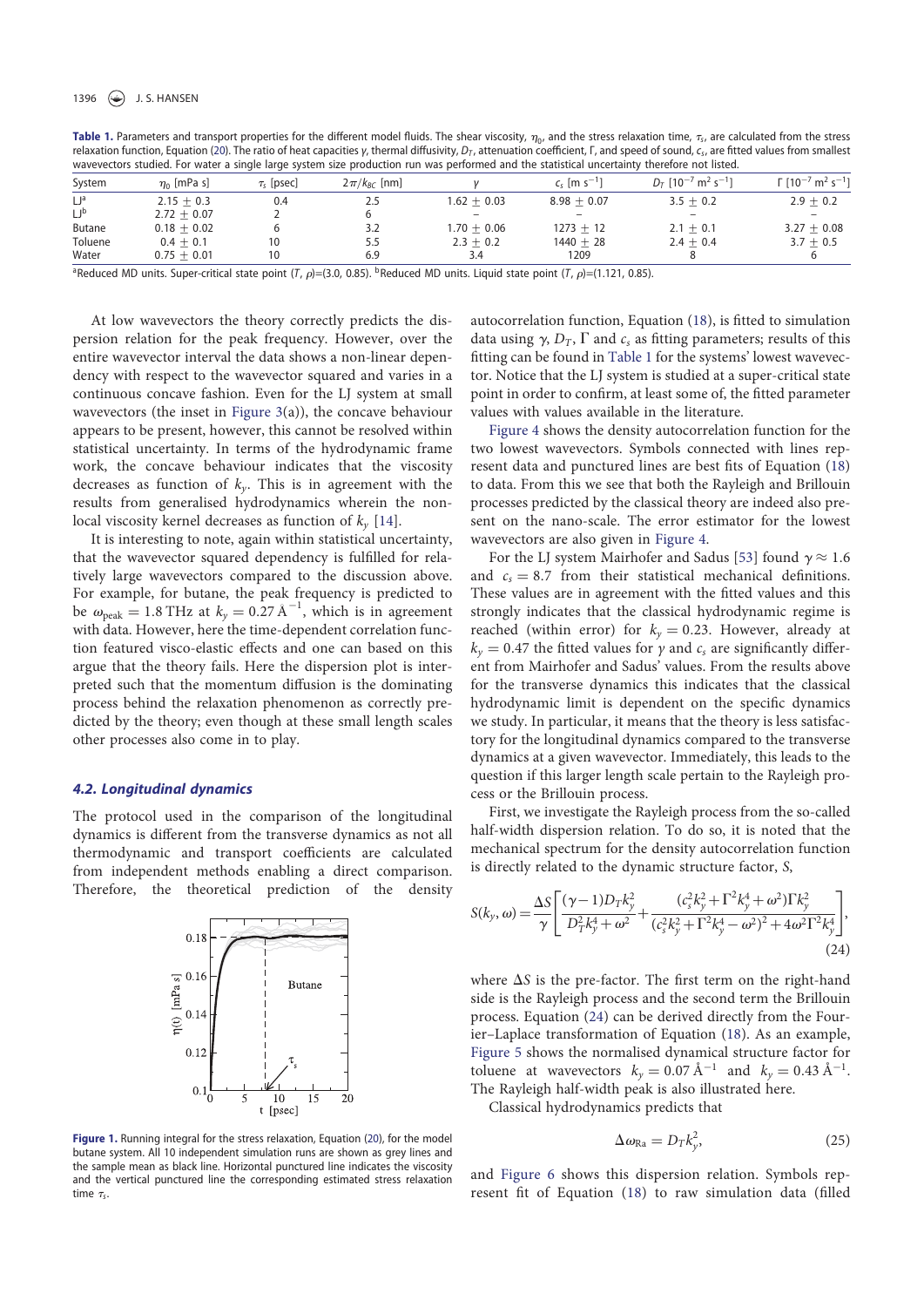

Figure 2. Transverse velocity autocorrelation function for different wavevectors. The wavevector shown for each system is the minimum wavevector studied; the other wavevectors are given by integer multiple of that: 2k<sub>y</sub> (squares), 3k<sub>y</sub> (diamonds), 4k<sub>y</sub> (up-triangles), and 5k<sub>y</sub> (down-triangles). The error estimator, err, pertains to the lowest wavevector and is defined in Equatio dynamic predictions using the zero-wavevector zero-frequency shear viscosity. Note, for LJ the predictions for the two lowest wavevectors are shown.



Figure 3. Peak frequency as a function of wavevector for the transverse dynamics. The filled circles represents simulation data and the punctured lines prediction from theory. Note, no fitting is performed.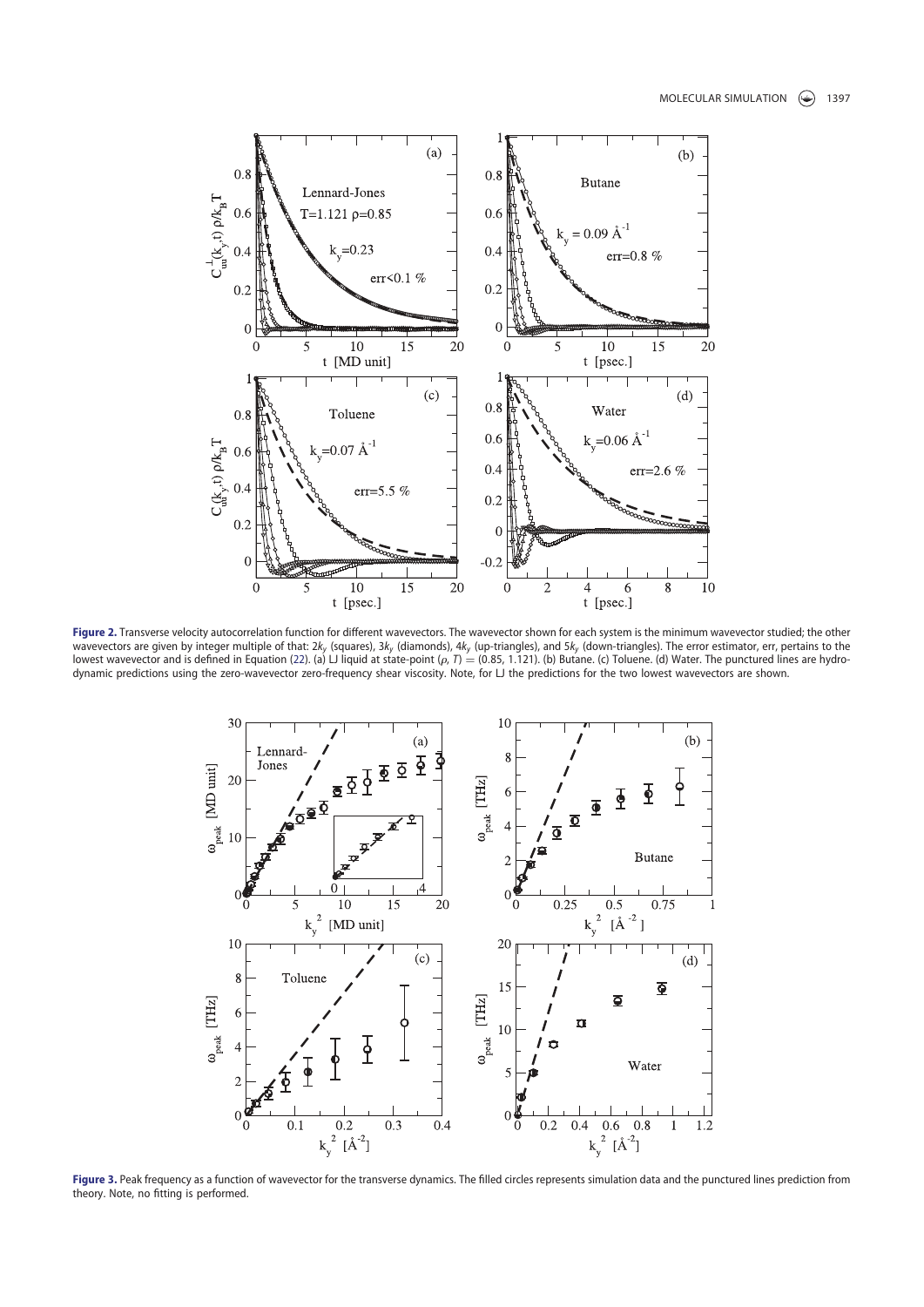

Figure 4. Density autocorrelation function for the two smallest wavevectors, see also Figure 2. (a) LJ super-critical fluid at state-point (T,  $\rho$ ) = (3.0, 0.85), (b) butane, (c) toluene, and (d) water. Symbols connected with lines are data points and the punctured lines are best fit of Equation (18) to data. The error estimator are for the lowest wavevectors

circles) or fit of Equation (24) to transformed data (open squares). In these fits the coefficient are allowed to be wavevector dependent, especially we have  $D_T = D_T(k_y)$ , and data point are then calculated using Equation (25). The punctured lines are predictions from Equation (25) using  $D<sub>T</sub>$ found for the smallest wavevector, thus assuming this is sufficiently close to the limit value as  $k_y \rightarrow 0$ ; this will be commented below. It can be seen that the fit of Equation (24) to transformed data result in relatively large



Figure 5. Dynamical structure factor for the model toluene liquid at two different wavevectors. The frequency is normalised with respect to the maximum spectrum frequency that includes the Brillouin process.

uncertainties, and we therefore will not apply this method from hereon.

The predictions begin to deviate from data at lower wavevectors compared to the transverse case. For butane the predicted transverse dispersion relation agreed with data up to  $k_y$  = 0.27 Å<sup>-1</sup> within statistical uncertainty, see Figure 3. In Figure 6, a deviation is observed above 0.18 Å<sup>-1</sup>. This confirms the observation based on the fitted values of  $\gamma$  and  $c_s$  for the LJ super-critical fluid.

Recall, the prediction is based on the fitted value of  $D<sub>T</sub>$  at lowest wavevector and the prediction will therefore always intersect origo and the first data point. For toluene and water the second data point deviates from the prediction and we can therefore only state that the hydrodynamic prediction fails for  $k_y > 0.14 \text{ Å}^{-1}$  and  $k_y > 0.12 \text{ Å}^{-1}$  for toluene and water, respectively. The actual lower limit is not accessible.

It is worth noting that the well-known de Gennes narrowing phenomenon [19] is seen for both the LJ and butane systems. For toluene the peak is not resolved within error, and for water not seen at all, at least not in the wavevector range studied here.

We then explore the Brillouin process, again via a dispersion relation. For larger wavevectors the Brillouin process becomes fast meaning that the superimposed oscillations are not clearly featured in the correlation function and thus is dominated by the monotonically decaying Rayleigh process.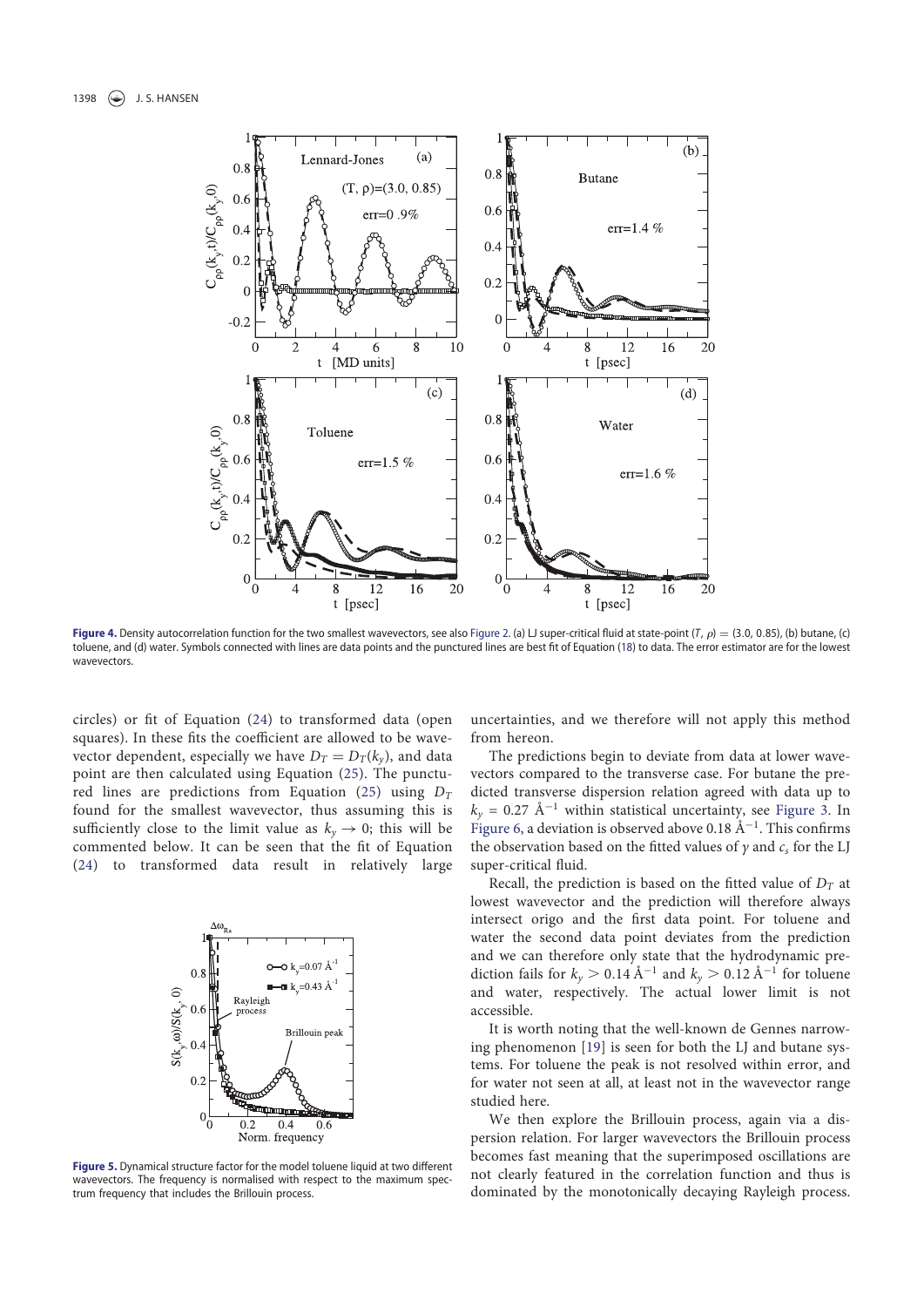

Figure 6. Dispersion relation for the Rayleigh process. (a) LJ super-critical fluid at state point (T,  $\rho$ ) = (3.0, 0.85), (b) butane, (c) toluene and (d) water. Symbols are data points and the punctured lines are given by Equation (25) using the lowest wavevector value of  $D<sub>T</sub>$ . Open squares are best of Equation (24) to Fourier-Laplace transformed data and filled circles best fit of Equation (18) to raw data.

Fitting Equation (18) with four parameters to such featureless data leads to a smaller error estimate, but clearly also an overparametization and parameter sloppiness. One may attempt to extract the Brillouin process through the mechanical spectrum, Figure 5. For low wavevectors both processes are again clearly observed, however, as  $k_v$  increases the Brillouin peak may shift to higher frequencies and separate from the Rayleigh process, but the magnitude becomes small and the peak cannot be extracted within data noise levels. Only for the LJ and butane systems can the Brillouin process be extracted for larger wavevectors.

The dispersion relation studied for the Brillouin process is the peak frequency

$$
\omega_{\text{peak}} = c_s k_y,\tag{26}
$$

see Figure 5. Again, allowing the coefficients to be wavevector dependent and then using Equation (26) we arrive at the dispersion plot shown in Figure 7 for the LJ and butane systems. This is compared with the dispersion relation (punctured line) using the fitted value for  $c_s$  at lowest wavevector. The Brillouin dispersion relations, Figure 7, do not feature the so-called



Figure 7. Dispersion relation for the Brillouin process. (a) LJ fluid at state-point (T,  $\rho$ ) = (3.0, 0.85). (b) Butane. Symbols are data points and the punctured lines are given by Equation (26) using the fitted lowest wavevector value of  $c_5$ .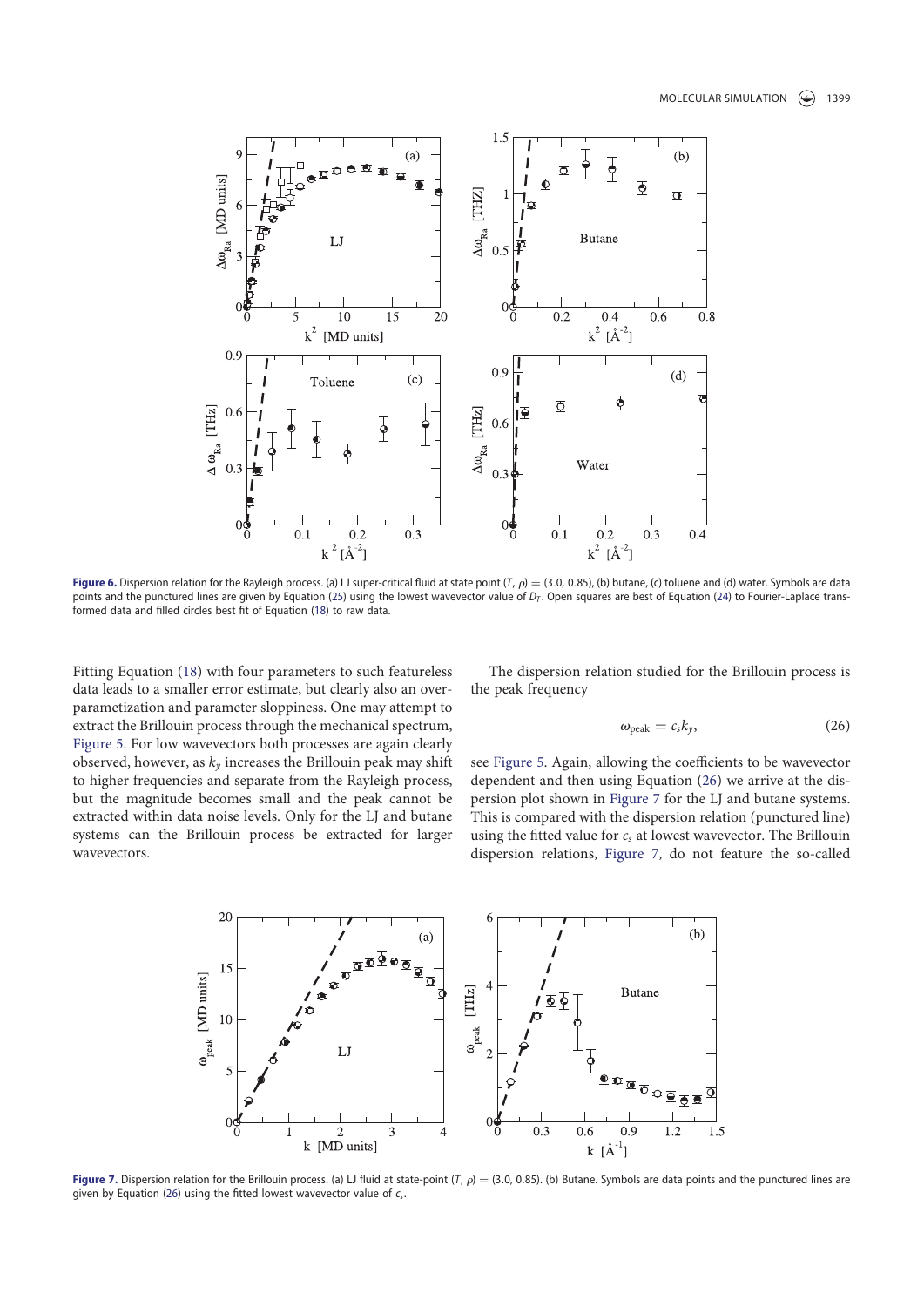positive or negative dispersion relation [17, 19], at least not within statistical uncertainty; likely due to the specific state point chosen.

This dispersion plot shows the same wavevector threshold value as for the Rayleigh process, hence, the lowered threshold value does not pertain one specific longitudinal process. This is, perhaps, to be expected since both these processes are governed by the same system properties like heat conductivity and heat capacities.

# 5. Conclusion

First, the classical hydrodynamic prediction for the transverse velocity autocorrelation function was compared with data from molecular dynamics simulation. Here only one zero wavevector and zero frequency transport coefficient (the shear viscosity) is needed to make a direct comparison, that is, without any fitting. The agreement was quantified through a sum of squared deviations estimator denoted err, Equation (22). For the LJ and butane systems err is approximately 1 % for wavelength twice that of the Bocquet–Charlaix wavevector using the stress relaxation time  $\tau_s$ . Accepting this one per cent error in the predictions and allowing for extrapolation the classical hydrodynamics is valid for  $k_y < 0.09 \text{ Å}^{-1}$ , 0.057 Å<sup>-1</sup>, and 0.045 Å<sup> $-1$ </sup> for the butane, toluene, and water, respectively. This corresponds to characteristic length scales from 7 to 14 nm. If one applies the LJ parameters for methane the minimum acceptable wavelength is around 5 nm in the liquid state.

For one per cent error the classical theory still do not qualitatively account for the temporal correlation seen in the data. For all systems a clear non-exponential decay is observed, however, from the error estimator these effects appear small compared the underlying momentum diffusion-driven exponential decay. This observation was confirmed by the transverse dispersion relation.

Secondly, a comparison between theory and data was also carried out for the longitudinal dynamics, specifically, through the density autocorrelation function. Due to the very many coefficients entering this part of the dynamics, the comparison was based on a fit of the prediction to data and the dispersion relations pertaining to the Rayleigh and Brillouin processes. Overall the agreement was found to be poor compared to the transverse dynamics at the same wavevector. Furthermore, the theory fails at the same threshold wavevector for both processes, hence, the poor agreement is not due to only one of the two mechanisms. Allowing a one per cent error the theory is valid at wavevectors below 0.23 for the LJ system corresponding to wavelength of 10.1 nm for methane, that is, approximately twice the threshold value of the transverse dynamics. It is here conjectured that this result is general, and that the classical hydrodynamic prediction for the longitudinal dynamics and under the one per cent threshold limit is valid for wavevectors  $k_v < 0.045$ Å<sup>-1</sup>, 0.024 Å<sup>-1</sup>, and 0.023 Å<sup>-1</sup> for the butane, toluene, and water, respectively. Importantly, the error estimator and threshold acceptance value is, of course, not uniquely defined.

# Disclosure statement

No potential conflict of interest was reported by the author(s).

#### Funding

This work was supported by Villum Fonden [16515].

## References

- [1] Batchelor GK. An introduction to fluid dynamics. Cambridge: Cambridge University Press; 1967.
- [2] Landau L and Lifshitz E. Fluid mechanics. 2nd ed. Amsterdam: Elsevier; 1987.
- [3] Lautrup B. Physics of continuous matter. Bristol: Institute of Physics Publishing; 2005.
- [4] Landau L and Lifshitz E. Statistical physics. 3rd ed. OXford: Pergmon Press; 1980.
- [5] de Zárate J and Sengers J. Hydrodynamic fluctuations. Amsterdam: Elsevier; 2006.
- [6] Onsager L. Reciprocal relations in irreversible processes. I.. Phys Rev. 37:1931;405–426.
- [7] de Groot SR and Mazur P. Non-equilibrium thermodynamics. New York: Dover Publications; 1984.
- [8] Cosserat E and Cosserat F. Sur la théorie de l'élasticité. Premier mémoire. Ann Toulouse. 10:1896;1–116.
- [9] Bonthuis JD, Horinek D and Bocquet L, et al. Electrohydraulic power conversion in planar nanochannels. Phys Rev Lett. 103:2009;144503.
- [10] Hansen JS, Dyre JD and Daivis PJ, et al. Nanoflow hydrodynamics. Phys Rev E. 84:2011;036311.
- [11] Navier CLMH . Memoire sur les lois du mouvement des fluids. Memoires de l'Academic Royale des Sciences de l'Institut de France. 6:1823;389.
- [12] Bocquet L and Barrat J-L. Hydrodynamic boundary conditions, correlation functions, and Kubo relations for confined fluids. Phys Rev E. 49:1994;3079–3092.
- [13] Hansen J, Todd B and Daivis P. Prediction of fluid velocity slip at solid surfaces. Phys Rev E. 84:2011;016313.
- [14] Hansen JS, Daivis PJ and Travis KP, et al. Parameterization of the nonlocal viscosity kernel for an atomic fluid. Phys Rev E. 76:2007;041121.
- [15] Todd BD, Hansen JS and Daivis P. Nonlocal shear stress for homogeneous fluids. Phys Rev Lett. 100:2008;195901.
- [16] de Schepper IM, Cohen EGD and Bruin C, et al. Hydrodynamic time correlation functions for a Lennard-Jones fluid. Phys Rev A. 38:1988;271–287.
- [17] Bryk T, Mryglod I and Scopigno T, et al. Collective excitations in supercritical fluids: analytical and molecular dynamics study of "positive" and "negative" dispersion. J Chem Phys. 133:2010;024502.
- [18] Bryk T, Mryglod I and Ruocco G. Non-hydrodynamic modes in viscoelastic behaviour of simple fluids. Phil Mag. 100:2020;2568– 2581.
- [19] Hansen JP and McDonald IR. Theory simple liquids. Amsterdam: Academic Press; 2006.
- [20] Hilbert D. Mathematical problems. Bull Am Math Soc. 37:2000;407–436.
- [21] McQuarrie DA. Statistical mechanics. New York (NY): Harper and Row; 1976.
- [22] Bardos C, Golse F and Levermore D. Fluid dynamic limits of kinetic equations. I. Formal derivations. J Stat Phys. 63:1991;323–344.
- [23] Bodensteiner T, Morkel C and Gläser W, et al. Collective dynamics in liquid cesium near the melting point. Phys Rev A. 45:1992;5709– 5720.
- [24] Boon J and Yip S. Molecular hydrodynamics. New York: Dover Publication; 1991.
- [25] Koplik J, Banavar J and Willemsen J. Molecular dynamics of fluid flow at solid surfaces. Phys Fluid A. 1:1989;781–794.
- [26] Travis KP, Todd BD and Evans DJ. Departure from Navier-Stokes hydrodynamics in confined liquids. Phys Rev E. 55:1997;4288–4295.
- [27] Travis KP, Todd BD and Evans DJ. Poiseuille flow of molecular fluids. Phys A. 240:1997;315–327.